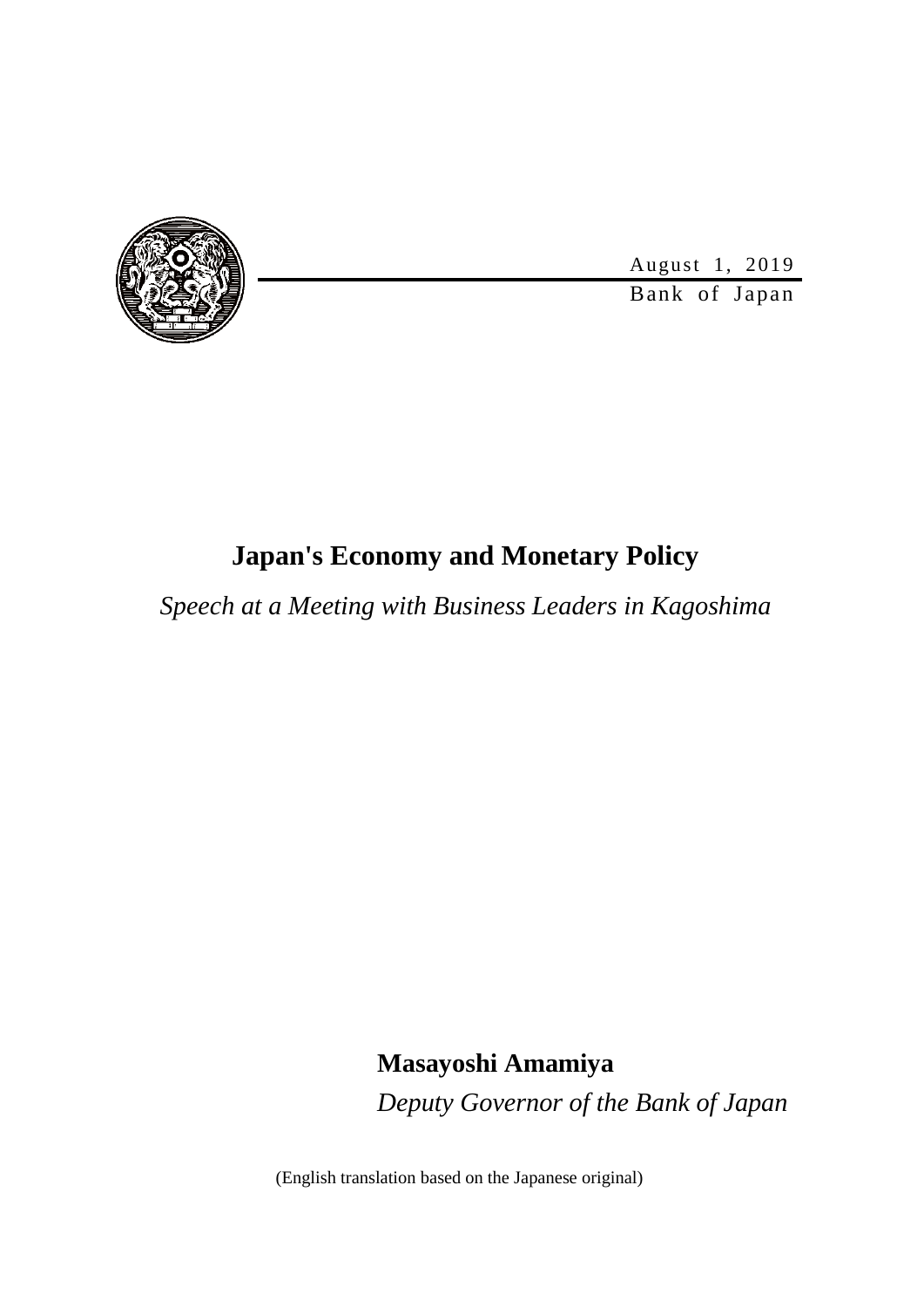#### **Introduction**

It is my pleasure to have the opportunity today to exchange views with administrative, financial, and business leaders in Kagoshima Prefecture. I would like to take this opportunity to express my sincere gratitude for your cooperation with the activities of the Bank of Japan's Kagoshima Branch.

At the outset, I would like to offer my heartfelt sympathies to those who are suffering from the heavy rain since end-June. I understand that the disastrous damage is still evident in the region and sincerely hope for a swift and full recovery.

At the Monetary Policy Meeting (MPM) held two days ago, the Bank updated its projections for Japan's economic activity and prices through fiscal 2021 and released them in its quarterly report, the July 2019 *Outlook for Economic Activity and Prices* (Outlook Report). Today, I would like to explain the Bank's view on developments in economic activity and prices as well as the recent conduct of monetary policy, while outlining the July Outlook Report.

### **I. Financial and Economic Developments**

Since this May, when the Reiwa era started, protectionist moves including the U.S.-China trade friction have intensified, and uncertainties over the outlook for the global economy have heightened. In this situation, financial markets in each economy have continued to show large fluctuations. Let me first talk about the current situation for overseas economies.

Although overseas economies have been growing moderately on the whole, slowdowns have continued to be observed (Chart 1). The pace of increase in the world trade volume has been decelerating, mainly due to the U.S.-China trade friction and a slowdown in IT-related goods, and the diffusion indexes (DIs) for the business sentiment of manufacturing firms on a global basis fell below 50 in May, which is the borderline between improvement and deterioration of business conditions perceived by firms. Looking at developments in major regions, the U.S. economy has continued to expand moderately, supported primarily by an increase in private consumption. On the other hand, China's GDP growth rate for the April-June quarter of 2019 registered the record low figure of 6.2 percent since 1992, from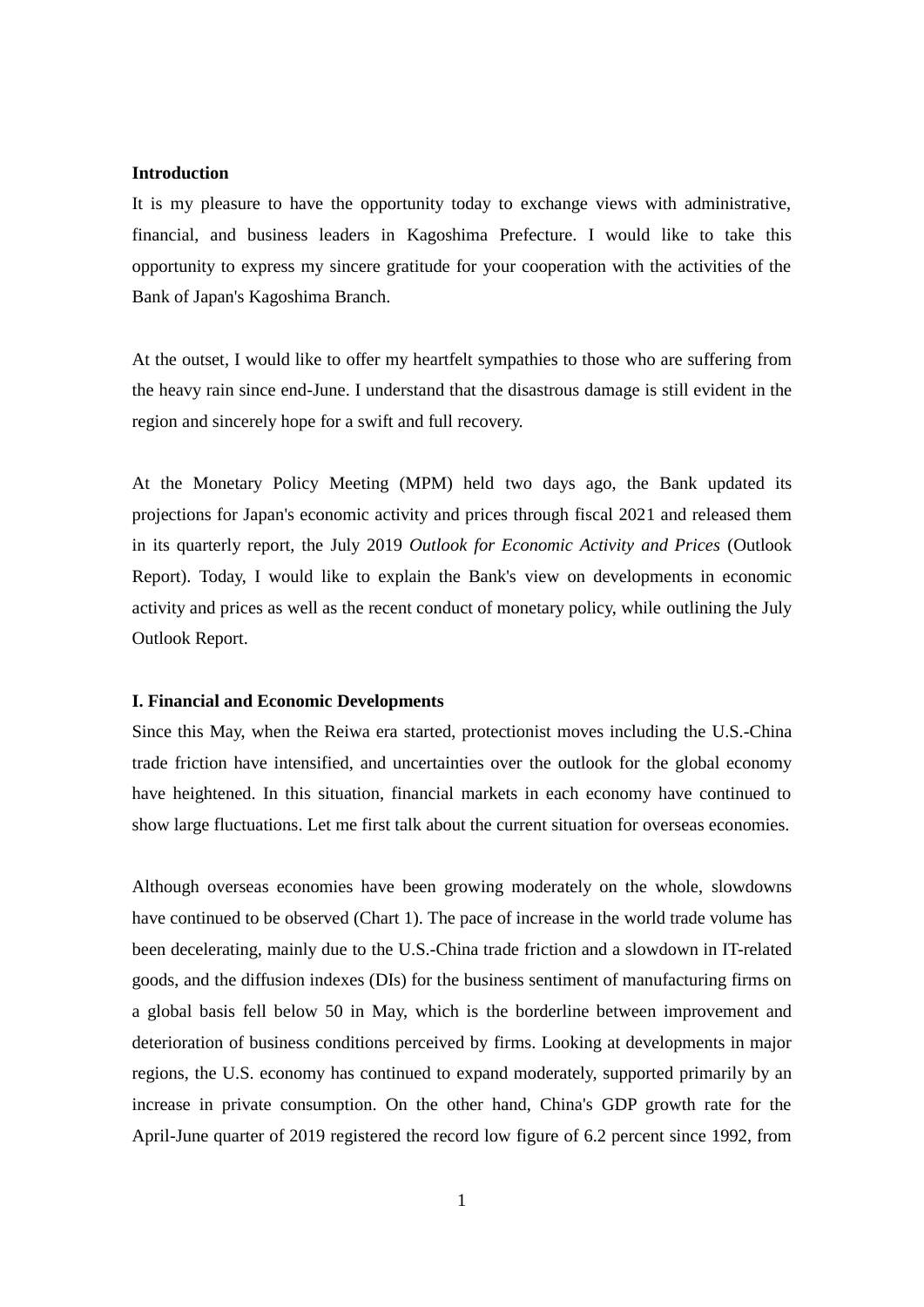when the data are available, mainly against the background of weakness in the manufacturing sector. The growth pace of the European economy, in particular Germany, also has been decelerating. Meanwhile, in global financial markets, stock prices in many economies declined through early June due to uncertainties over the global economy.

Under these circumstances, major central banks have been shifting their policy stance from monetary tightening through end-2018, such as raising policy rates, to monetary easing. Last week, the European Central Bank (ECB) revised its forward guidance, which is its thinking about the future course of its policy rates, to a more accommodative one. The ECB also announced that it would start to consider additional easing measures. In addition, the Federal Reserve reduced its policy rate by 0.25 percent yesterday for the first time in about 10 and a half years. However, as I mentioned, the U.S. economy has continued to expand moderately. Federal Reserve Chair Powell explained that the policy rate cut this time was intended to insure against downside risks from weak global growth and trade policy uncertainty.

Although Japan's economy, mainly the export sector, has been affected by the slowdown in the global economy, domestic demand such as business fixed investment has remained firm. Thus, the Bank judges that the economy has been on a moderate expanding trend, with a virtuous cycle from income to spending operating. This also can be confirmed by an indicator called the output gap, which represents the balance between demand and supply in the economy as a whole (Chart 2). A positive output gap shows excess demand, whereas a negative output gap indicates excess supply. The gap became positive around 2017 and thereafter widened within positive territory on the back of the economic expansion. It has remained substantially positive recently.

Let me elaborate more on this by demand component (Chart 3). Exports have shown some weakness, reflecting a decline mainly in those of capital goods and IT-related goods for China, as well as the NIEs and the ASEAN economies, due to the slowdown in overseas economies. Looking at the business conditions DI in the June 2019 *Tankan* (Short-Term Economic Survey of Enterprises in Japan), the manufacturing sector -- which is susceptible to developments in overseas economies -- has declined somewhat significantly for two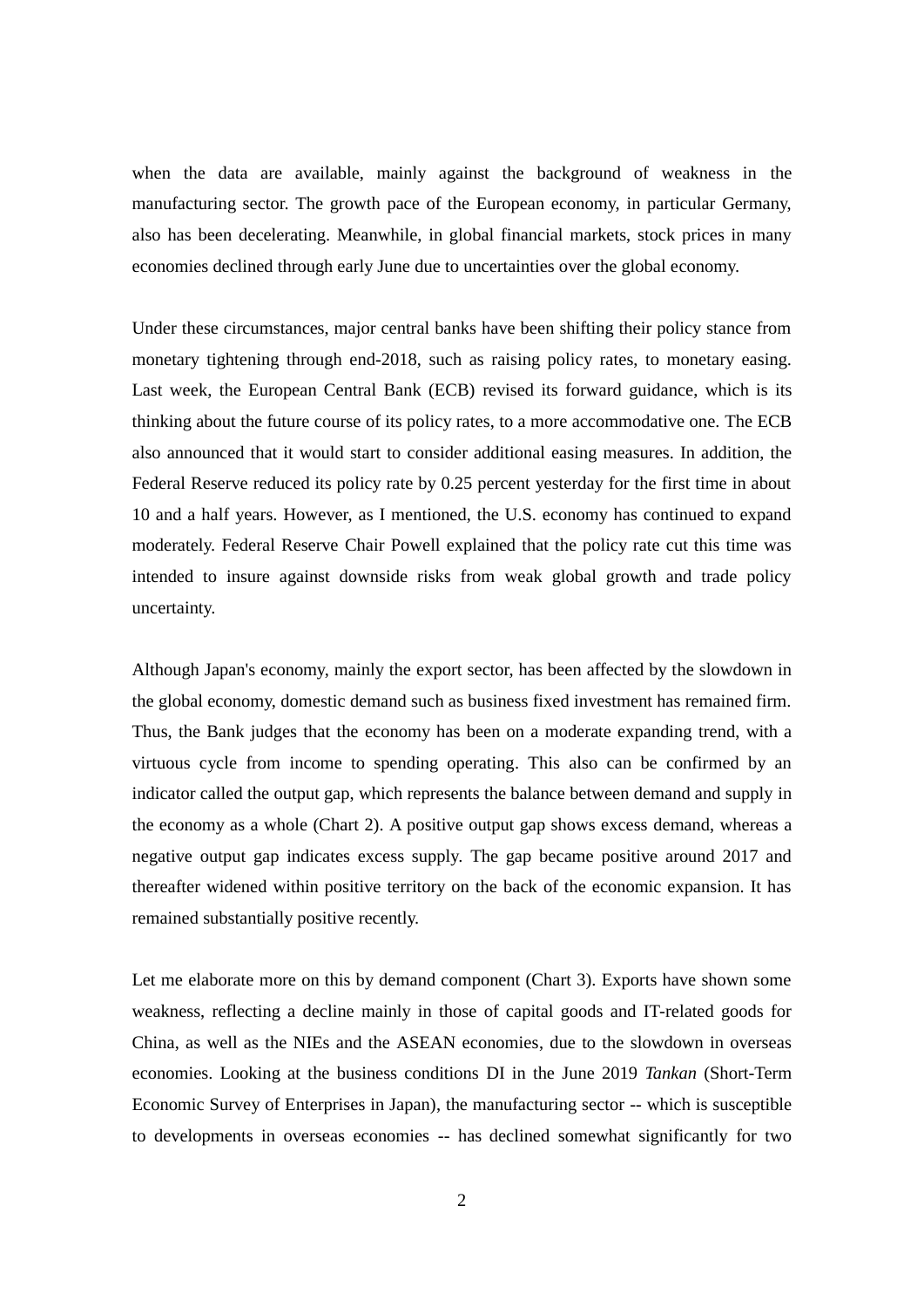consecutive quarters.

On the other hand, domestic demand has remained firm, as evidenced by the business conditions DI for the nonmanufacturing sector staying at a favorable level. With corporate profits staying at high levels on the whole, business fixed investment has continued on an increasing trend (Chart 4). For each *Tankan* survey, the business fixed investment plans tend to show certain revision patterns. Looking at the June *Tankan*, the plans for fiscal 2019 indicate that business fixed investment is expected to continue increasing firmly, exceeding the past averages in the June surveys. Business fixed investment seems to have been supported by investment in a wide range of areas, such as that (1) intended for domestic capacity expansion, (2) aiming at saving labor in order to deal with labor shortage, and (3) in research and development for growth areas. Investment has been robust in the nonmanufacturing sector as well; for example, there has been a rise in construction of distribution facilities, reflecting an expansion in e-commerce, and of accommodation facilities targeted for inbound demand. Private consumption has increased moderately, with the employment and income situation continuing to improve steadily. It is said that an increase in demand prior to the scheduled consumption tax hike has been seen in part, including sales of automobiles and household electrical appliances, but it seems only marginal compared with that of the previous hike. Looking at consumption-related indicators, inbound demand from foreign visitors has increased significantly for the past six years, by about four times. Foreign visitors to Kagoshima Prefecture also have surged since some additional international flights started operations at Kagoshima Airport. As there are a plenty of attractive areas in Japan, including this prefecture, there likely has been a steady rise in foreign visitors to a wider range of areas.

With regard to the outlook, as described in the Bank's July 2019 Outlook Report, Japan's economy is likely to continue on an expanding trend throughout the projection period -- that is, through fiscal 2021 -- despite being affected by the slowdown in overseas economies for the time being (Chart 5). Specifically, the real GDP growth rates are projected to be 0.7 percent for fiscal 2019, 0.9 percent for fiscal 2020, and 1.1 percent for fiscal 2021. The Bank estimates that the economic growth rate that can be achieved in the long term, or the so-called potential growth rate, is nearly 1 percent. Thus, Japan's economy is expected to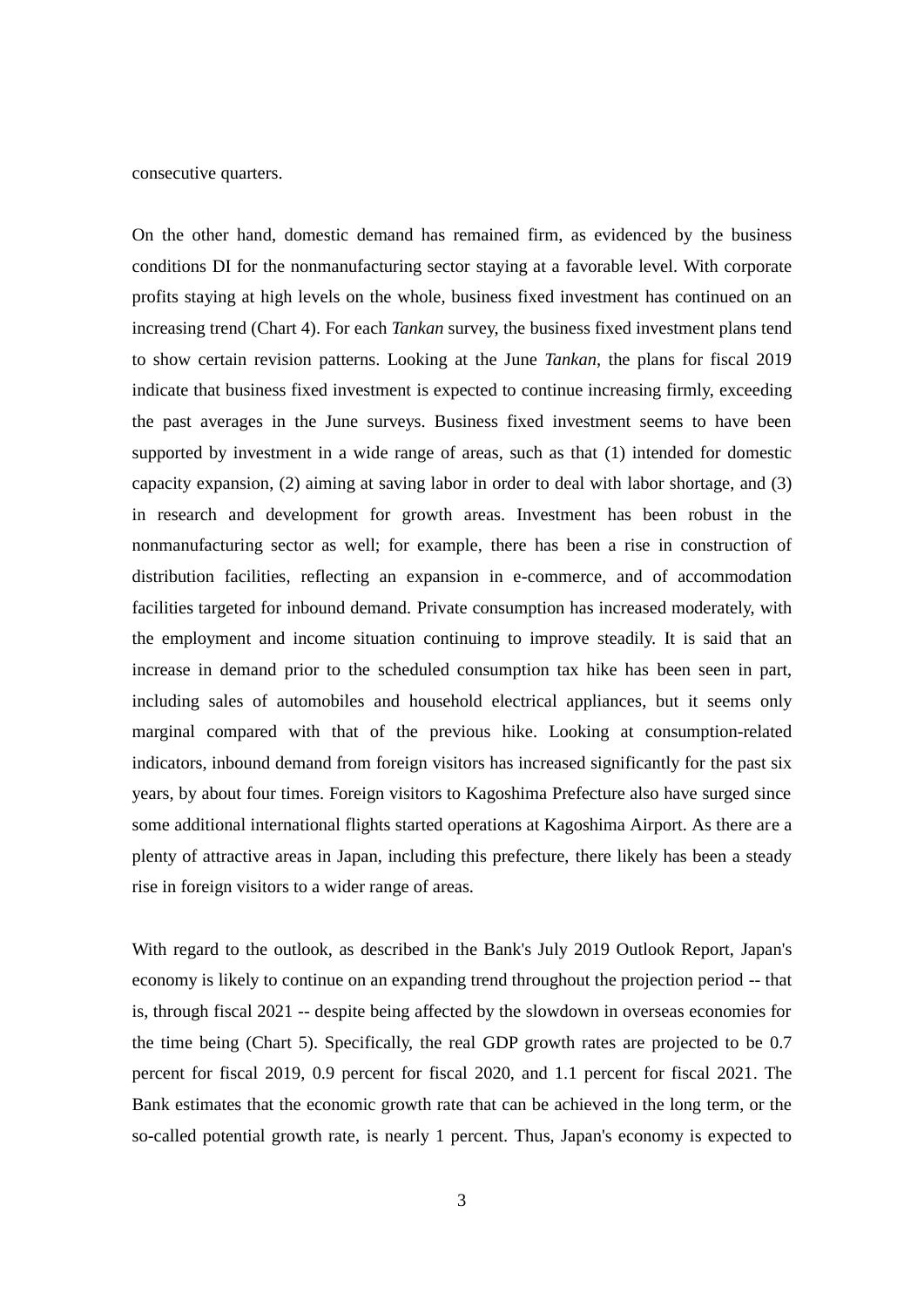continue growing at a pace consistent with its potential.

There are two important points in making an assessment of this outlook. The first is how overseas economies will pick up. The second point is the sustainability of domestic demand in the meantime. In what follows, I would like to explain these points, starting with the sustainability of domestic demand.

With regard to private consumption, it is likely to continue on a moderate increasing trend as the employment and income situation continues to improve. Although the effects of the scheduled consumption tax hike warrant attention, they are projected to be smaller this time compared to those of the previous hike in 2014, partly due to a smaller burden for households from the tax hike and various measures introduced by the government to smooth out demand prior to and after the hike. In addition, public investment is likely to increase, mainly led by that in infrastructure due to policy measures for national resilience, and this will contribute to underpinning economic activity. Moreover, business fixed investment is the key to sustainability of domestic demand. As I explained, it is expected to continue increasing firmly in fiscal 2019. This is mainly supported by high levels of corporate profits, accommodative financial conditions, and steady demand for medium- to long-term strategic investment and for investment by the nonmanufacturing sector, both of which are relatively unsusceptible to changes in overseas demand and the business cycle. Going forward, business fixed investment is expected to increase moderately. Thus, the Bank recognizes that Japan's economy has become more resilient. However, there is a possibility that business and household sentiment will be affected depending on future developments in overseas economies and the markets. It is necessary to pay attention to the possibility that firms' investment stance will become cautious mainly in the manufacturing sector, if uncertainties concerning overseas economies in particular heighten further going forward. This leads to the next point of developments in overseas economies.

Overseas economies are expected to grow moderately on the whole; although slowdowns are likely to continue for the time being, these economies are projected to pick up thereafter on the back of the effects of stimulus measures in China and the progress in global adjustments in IT-related goods, underpinned by accommodative financial conditions. The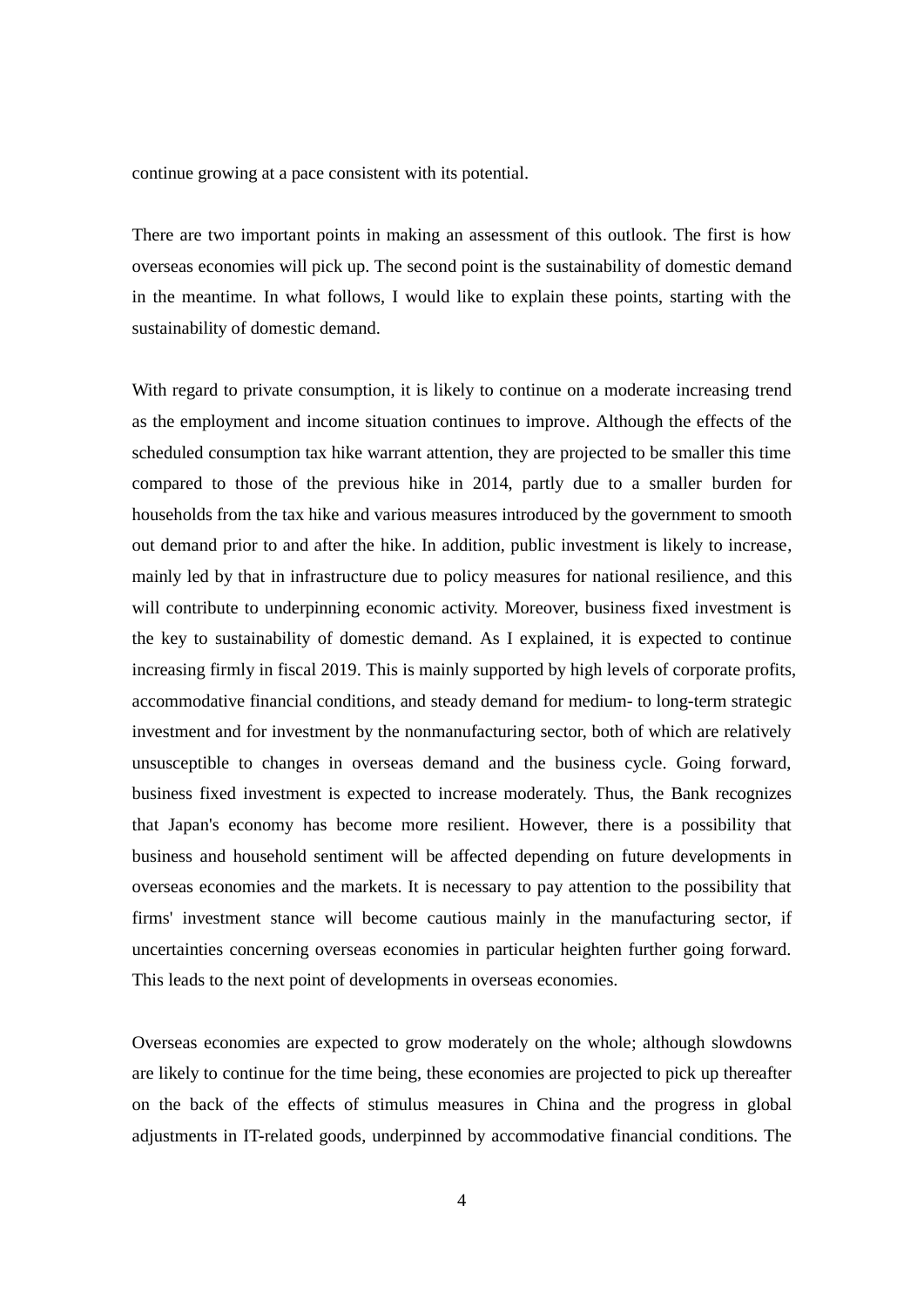baseline scenario that overseas economies will pick up is basically unchanged. A similar outlook is presented in the *World Economic Outlook* (WEO) *Update* released by the International Monetary Fund (IMF) in July (Chart 6). According to its outlook, global growth is projected to decelerate to 3.2 percent in 2019 but pick up to 3.5 percent -- about the same level as the past average -- in 2020. By region, it is projected that the U.S. economy will continue to expand moderately and that the Chinese economy will broadly follow a stable growth path with authorities conducting fiscal and monetary policies in a timely manner, despite being affected to some extent by the trade friction with the United States and deleveraging policy measures. In addition, the European economy is projected to gradually move out of its deceleration phase, reflecting progress in adjustments in the manufacturing sector, where relatively weak developments have been observed. That said, the downside risks concerning overseas economies have remained significant, and uncertainties regarding the effects of protectionist moves in particular have been heightening. Although the United States and China are still in negotiations to solve the trade issues, future developments in U.S. trade policy against China, as well as other economies, continue to warrant attention. Besides this trade friction, uncertainties concerning overseas economies include (1) the timing of when the effects of stimulus measures in China will materialize, (2) how far the adjustments in IT-related goods will progress, and (3) the consequences of negotiations on the United Kingdom's exit from the European Union (EU). It is necessary to pay attention to the risk that, if uncertainties concerning overseas economies heighten further going forward, domestic and foreign economies will be affected widely, not only through downward pressure on the trade activity of related economies but also deterioration in business sentiment and instability in financial markets. Thus, the Bank will carefully monitor whether overseas economies will pick up during the time when domestic demand, as I referred to earlier, is maintained firmly.

### **II. Price Developments**

Next, I will explain price developments in Japan (Chart 7). For many years starting from the late 1990s, Japan's economy was in deflation in terms of a sustained decline in the consumer price index (CPI). In order to make a breakthrough in this situation, the Bank introduced quantitative and qualitative monetary easing (QQE) in April 2013, embarking on unprecedentedly powerful monetary easing. Since then, Japan's economy has improved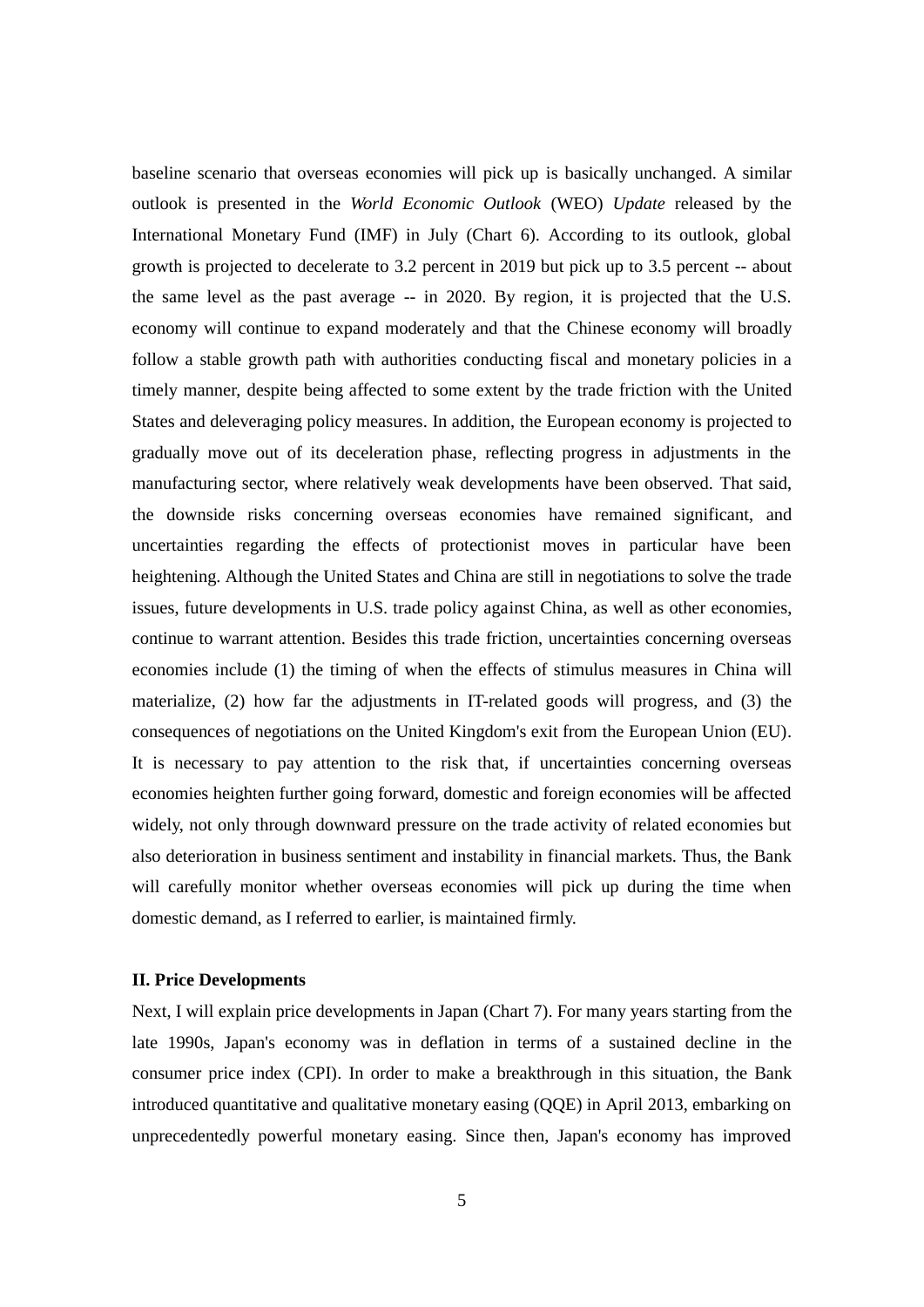significantly and the positive annual CPI inflation has taken hold. Thus, the economy is no longer in deflation, in the sense of a sustained decline in prices.

Turning to recent price developments, the year-on-year rate of change in the CPI is at around 0.5 percent and has continued to show relatively weak developments compared to the economic expansion and tight labor market conditions. However, with the economy continuing on an expanding trend, the basic mechanism for moderate increases in wages and prices driven by a positive output gap has continued to operate. At this year's annual spring labor-management wage negotiations, base pay increases were achieved for a sixth consecutive year. The rate of increase as a whole was at about the same level as last year; in particular, that for small and medium-sized firms, which are susceptible to labor shortage, turned out to be relatively high.

In addition to wages, other costs, such as distribution costs, have continued to increase. In this situation, firms have passed on cost increases to sales prices and such moves gradually have been spreading of late. Thus, prices seem to have become more stable recently. Let me introduce two examples (Chart 8). The first is price rises such as in food products, daily necessities, and services. Looking at prices of food products and daily necessities sold at supermarkets, the rates of increase have been accelerating clearly since April. In addition, the positive annual inflation in prices of dining-out and housework-related services among general services has taken hold. The second example is that firms' stance has shifted toward further raising prices, regardless of the firm size. Looking at the output prices DI of industries related to consumption, which has close relations with the CPI, since around 2017, the proportion of enterprises answering that the output prices have risen has exceeded the proportion of those answering that such prices have fallen, and the gap has expanded gradually.

Of course, a rise in overall prices is not favorable for households if focusing only on the rise. What is important is that it should accompany improvement in the employment and income situation so that households can accept price rises (Chart 9). On this point, employee income, which is calculated as wages per employee multiplied by the number of employees, has continued to increase. This is because nominal wages have increased for the past few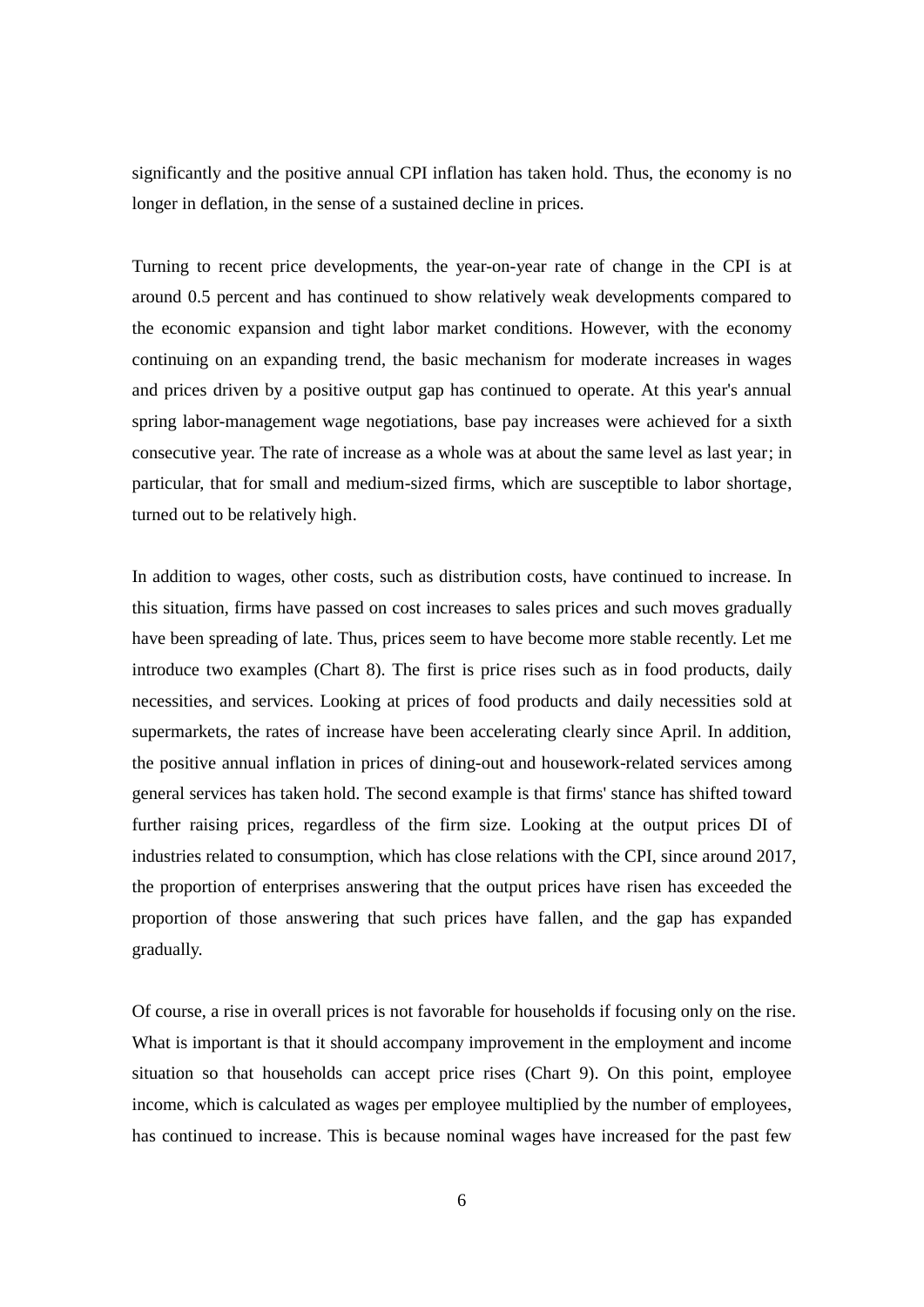years and the positive rate of change in the number of employees has taken hold. Thus, the likely reason why prices have become more stable recently is that households' tolerance of price rises has risen, albeit moderately, with the employment and income situation improving.

Now, I would like to move on to the outlook for prices (Chart 5). In the July 2019 Outlook Report, the medians of the Policy Board members' forecasts of the year-on-year rate of change in the CPI excluding fresh food are 1.0 percent for fiscal 2019, 1.3 percent for fiscal 2020, and 1.6 percent for fiscal 2021. Annual CPI inflation is likely to increase gradually, but it is expected to still take time to achieve the price stability target of 2 percent. While there are various reasons for this, it seems to be affected largely by the fact that the mindset and behavior based on the assumption that wages and prices will not increase easily have been deeply entrenched, due mainly to the experience of prolonged low growth and deflation from the late 1990s. As I mentioned earlier, firms' cautious wage- and price-setting stance, as well as households' cautiousness toward price rises, have shifted gradually but have not yet clearly changed. Firms have continued to make efforts to absorb upward pressure of costs on prices by increasing labor-saving investment and streamlining their business process. In addition, the progress in the labor force participation by women and seniors, which is desirable in terms of strengthening the growth potential of the economy as a whole, is another reason why it is taking time for prices to rise.

Although it is taking time, the inflation rate is expected to increase gradually going forward. For the past few years, the situation has taken hold in which the year-on-year rate of change in the CPI has been positive, with the economy continuing on an expanding trend and the output gap having been substantially positive. The output gap is basically expected to remain substantially positive. Under these circumstances, firms' moves to raise prices are likely to be more widespread as households' tolerance of price rises increases, reflecting a rise in wage growth rates, and firms' stance shifts toward further raising prices. As people gain the collective experience of increases in wages and prices, the mindset and behavior based on the assumption that wages and prices will not increase easily are expected to weaken gradually. In this situation, inflation expectations -- that is, people's expectations for future price developments -- are projected to rise gradually. As these developments show,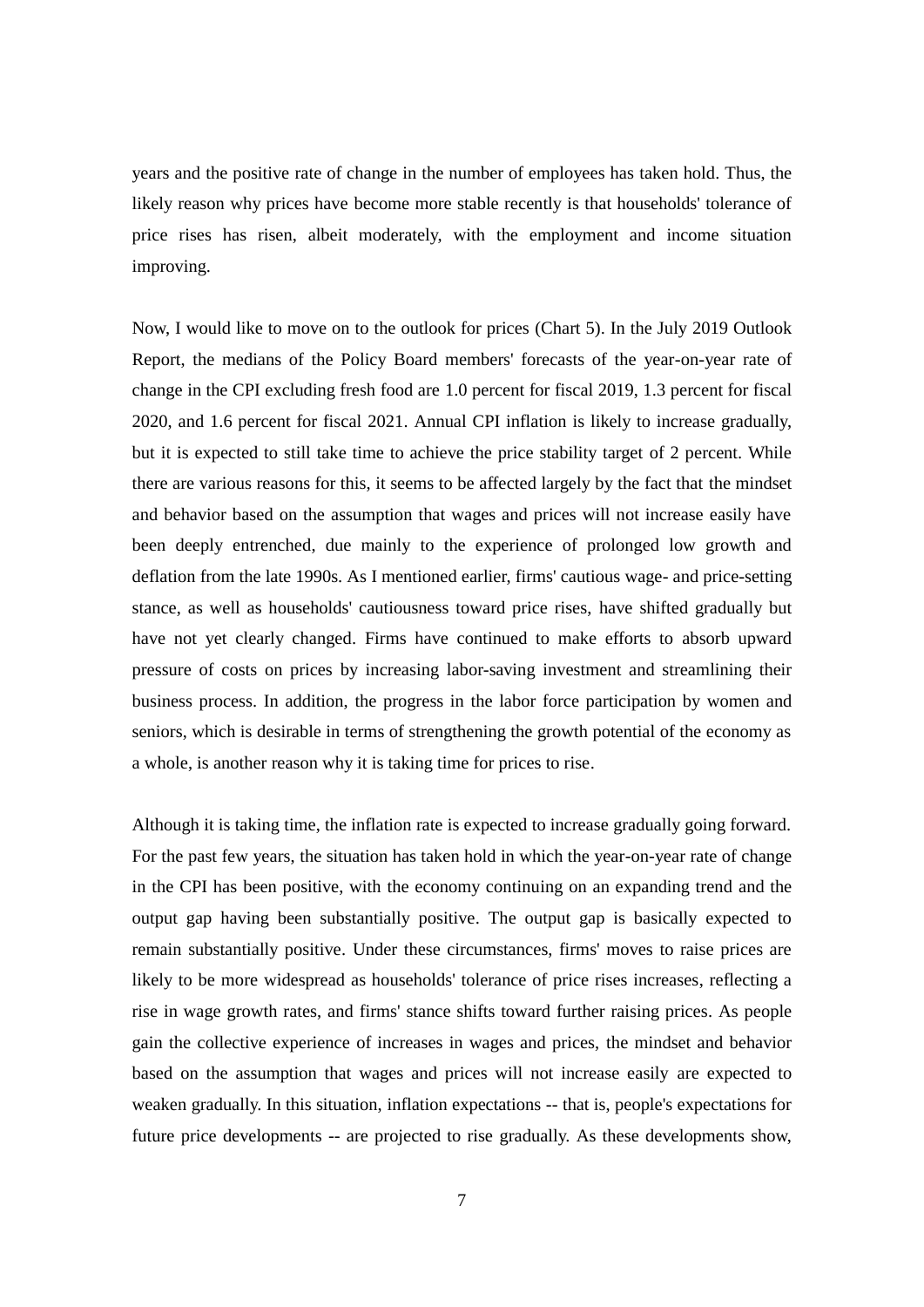the Bank recognizes that the momentum toward achieving the price stability target has been maintained, whereby a positive output gap results in an increase in actual prices, leading to a rise in inflation expectations. However, attention should be paid to the possibility that the inflation momentum would be lost through, for example, shrinkage of the output gap or fluctuations in financial markets if risks to economic activity were to materialize, particularly regarding overseas economies, as I explained earlier.

### **III. The Bank's Conduct of Monetary Policy**

Next, I would like to explain the Bank's conduct of monetary policy.

The Bank has been conducting "QQE with Yield Curve Control" (Chart 10). Specifically, it sets the short-term policy interest rate at minus 0.1 percent and the target level of 10-year Japanese government bond (JGB) yields at around zero percent, and has conducted large-scale JGB purchases in the market. Meanwhile, 10-year yields in Japan temporarily dropped to minus 0.195 percent amid the global decline in interest rates, and currently are at around minus 0.15 percent. In addition, the Bank has purchased assets such as exchange-traded funds (ETFs), with a view to lowering risk premia of asset prices.

Under such powerful monetary easing measures, Japan's financial conditions have remained highly accommodative. Firms' funding costs have been hovering at extremely low levels (Chart 11). Lending rates have been at around historical low levels of around 0.5 percent, and issuance rates for corporate bonds have been at extremely low levels of close to 0 percent. In addition, financial institutions' lending attitudes have been active. Under these circumstances, the year-on-year rate of increase in bank lending has continued to register high growth in the range of 2-3 percent for more than six years, even in a situation where there have been excess savings in the household and corporate sectors on the whole.

Therefore, highly accommodative financial conditions under the powerful monetary easing have stimulated firms' and households' spending activities, and thereby have significantly contributed to the positive output gap. In order to achieve the price stability target, the Bank considers it important to maintain the momentum toward achieving the price stability target by persistently continuing with the powerful monetary easing and thereby maintaining a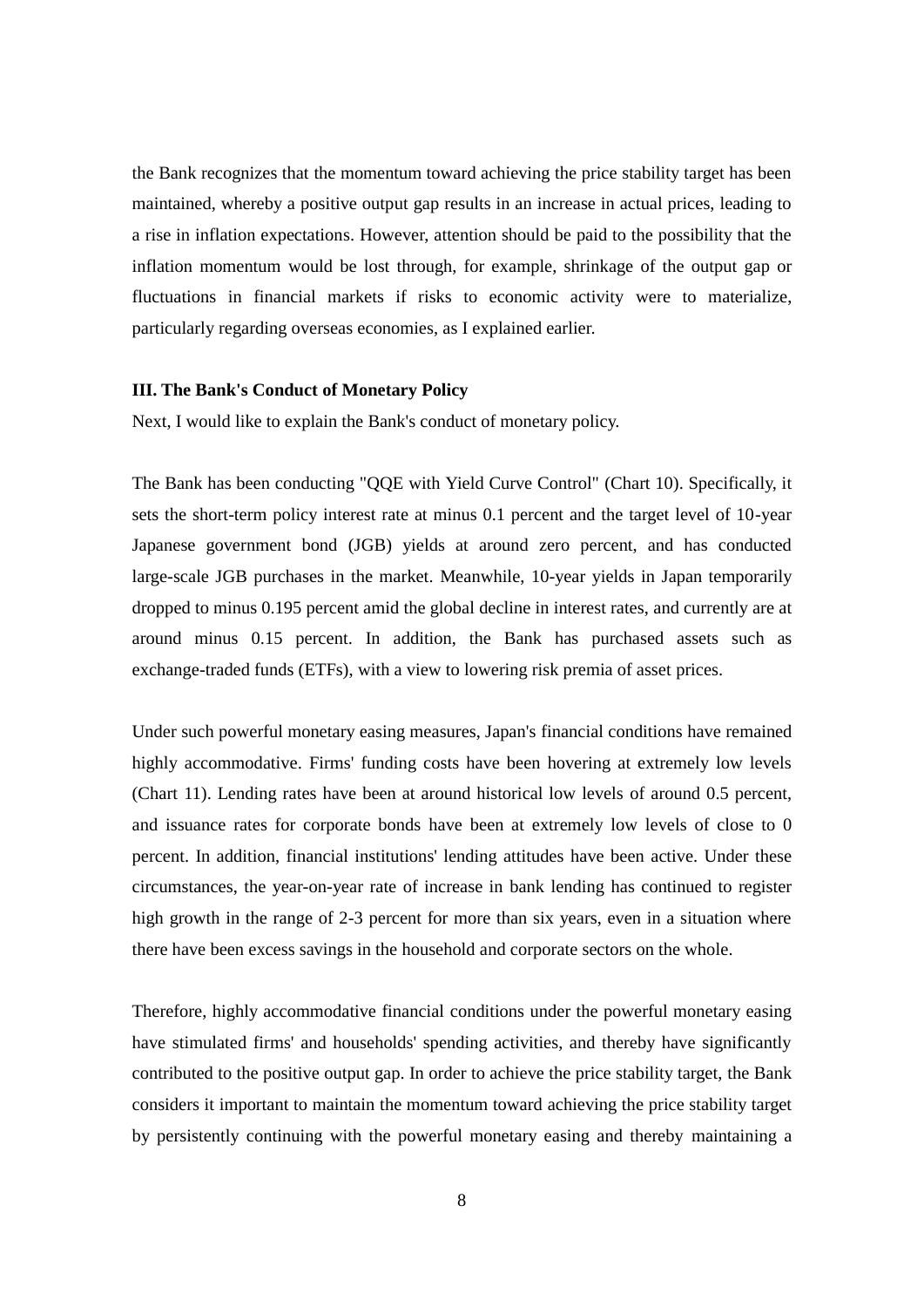positive output gap for as long as possible.

So far, I have talked about the Bank's basic stance of monetary policy conduct. As I mentioned at the beginning, major central banks have been shifting their policy stance from monetary tightening to monetary easing amid high uncertainties over the global economy. In this situation, many have posed questions about the future policy conduct of the Bank of Japan. Therefore, I would like to talk about the basic thinking behind the relationship between the policy conduct of central banks abroad and that of the Bank of Japan. There are three points.

First, the basic principle of the policy conduct for any central bank is to pursue appropriate conduct in response to domestic economic and price developments, and their policies should not be directly influenced by the policy stance of other central banks. Second, however, if factors that lie behind the policy conduct of other central banks affect economic and price developments of its own economy, it is of course necessary to take those into full account. The recent moves by the Federal Reserve and the ECB to change their policy stance are due to considerable uncertainties over the global economy. It is also important for the Bank of Japan to examine the risks concerning overseas economies and how these will affect Japan's economic activity and prices. And third, policy measures of major central banks warrant close monitoring in terms of their impact on domestic economic and price developments, as those measures will have certain effects on the global economy and global financial markets. On this point, the policy rate cut by the Federal Reserve this time was intended to prevent an actual slowdown in economic activity and inflation amid considerable uncertainties over the global economy. This policy rate cut will affect Japan's economy through various channels such as financial and foreign exchange markets as well as real economic activity. Basically, if the U.S. economy becomes more resilient, positive effects are likely to be exerted on the global economy and in turn Japan's economy.

The Bank of Japan will continue to pursue policy conduct in an appropriate manner without preconception, taking account of developments in economic activity and prices as well as financial conditions in Japan, while carefully examining various risks. The Bank is no different from other major central banks, in that it is prepared to take, if necessary, policy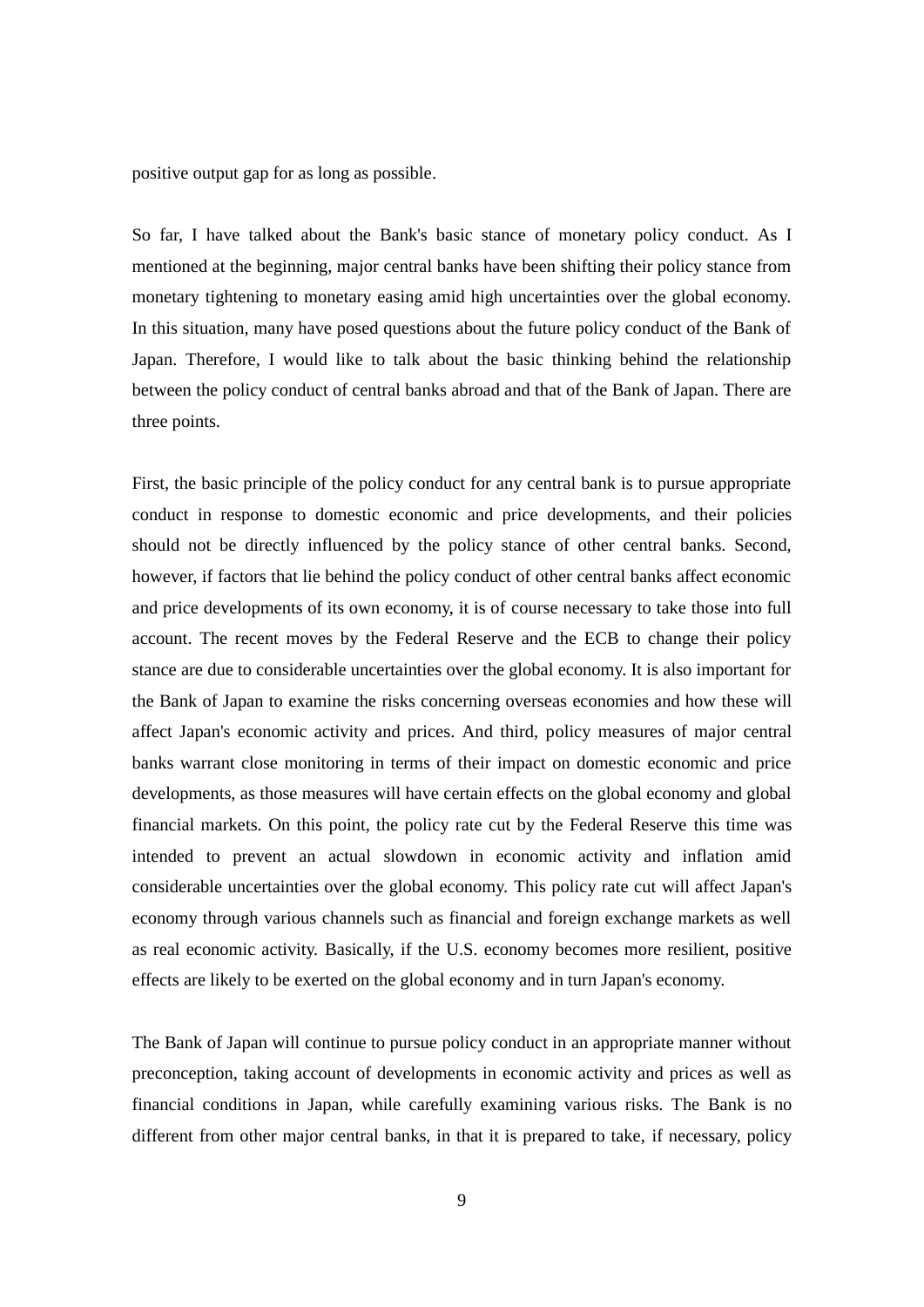responses in order to prevent the risks from materializing, while closely monitoring them. Based on this thinking, the Bank specified in the statement released after the MPM two days ago that "the Bank will not hesitate to take additional easing measures if there is a greater possibility that the momentum toward achieving the price stability target will be lost." As has been made clear already, there are various possible measures for additional easing such as cutting the short-term policy interest rate, lowering the target level of 10-year JGB yields, expanding asset purchases, and accelerating the expansion of the monetary base. Combinations or applications of various measures also are possible. The Bank will take the most appropriate policy responses depending on the situation at the time, while weighing their benefits and costs and also taking full account of the viewpoint of preventing the materialization of a risk that the momentum toward achieving the price stability target will be lost.

### **Conclusion**

Lastly, I would like to talk about the economy of Kagoshima Prefecture.

In line with developments in Japan's economy as a whole, the prefecture's economic activity has been affected by the slowdown in overseas economies, mainly in terms of production, but it likely has continued to recover moderately led mainly by domestic demand. Private consumption has been firm, reflecting the improvement in the employment and income situation; in addition, tourism has remained solid, supported by an increase in both domestic and foreign visitors. Under these circumstances, business sentiment has remained favorable, and business fixed investment has grown steadily, supported mainly by strategic investment and labor-saving investment carried out from a medium- to long-term perspective.

On the other hand, some have been worried about the outlook for the prefecture's economy from a somewhat medium- to long-term perspective. The likely reason behind this is concern about a shrinking of its market and shortage of human resources to support its economy in the face of issues such as the declining birthrate and aging population and the declining population overall.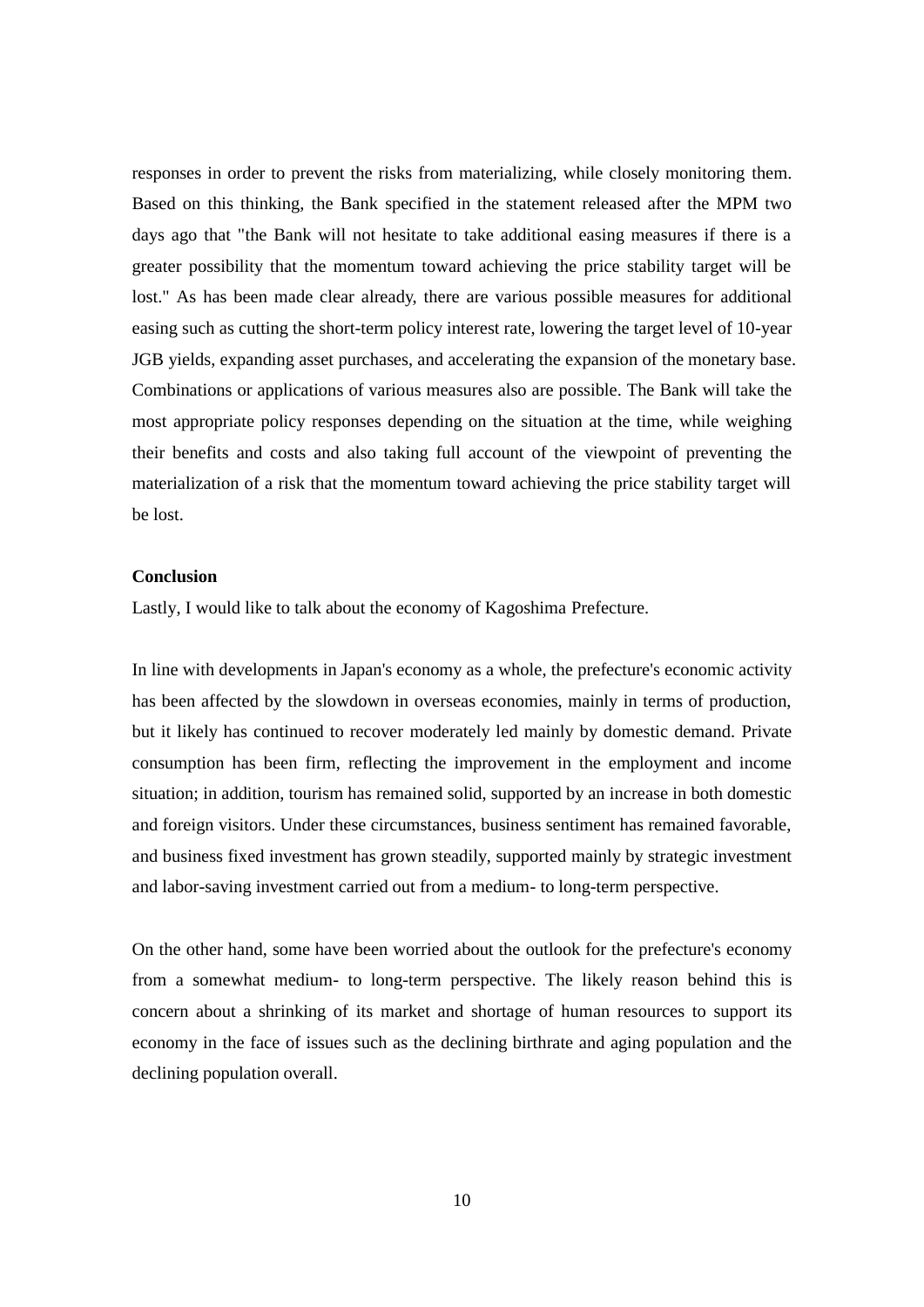However, I believe that the people of this prefecture can overcome these issues. This is because Kagoshima Prefecture has a history of overcoming various hardships and successfully transforming itself. During the Edo era, the Satsuma clan faced a fiscal crisis, but it overcame this by expanding trade not only within the country but also with foreign countries through the Ryukyu Islands. At that time, in addition to developing trading routes using, for example, *kitamaebune*, or northern-bound ships, it focused on expanding trade in regional products such as *kokuto* brown sugar. These efforts became the driving force behind Japan's modernization by incorporating cutting-edge technologies such as those for steelmaking and spinning from overseas and developing them further, as seen in the subsequent *Shuseikan* industrial complex. In addition, by exhibiting Satsuma ware and earning high praise for it at the Paris Expo in 1867, the clan succeeded in establishing the "Satsuma" brand. Moreover, what supported this series of transformations was the development of human resources, such as through the traditional *Goju* education system that the clan established and the dispatch of exchange students to the United Kingdom.

In studying this history, I feel that it has many parallels with the transformations that are required right now, which the prefecture already has been pursuing in fact. Examples include efforts to make inroads into markets outside the region, including abroad, while refining the brand value of agricultural and livestock products such as Kagoshima Black Beef, which has become the top beef brand in Japan. In addition, the prefecture has strengthened its efforts to attract tourists by taking advantage of its rich natural resources, such as Yakushima, which is registered as a World Natural Heritage site, its safe and high-quality food, and its abundant hot springs. The prefecture also has made efforts to use cutting-edge digital technologies, such as the implementation of smart farming and expansion of cashless payment services. Furthermore, with the involvement of Kagoshima University, collaboration between the industries, academics and research institutions, and the administration has been strengthened in order to enhance the effectiveness of these efforts. It is reassuring that these initiatives demonstrate the enterprising spirit etched into the DNA of the people of the prefecture.

I sincerely hope that Kagoshima Prefecture, which in the past has turned various hardships into positive transformations, finds a new way forward and further develops its economy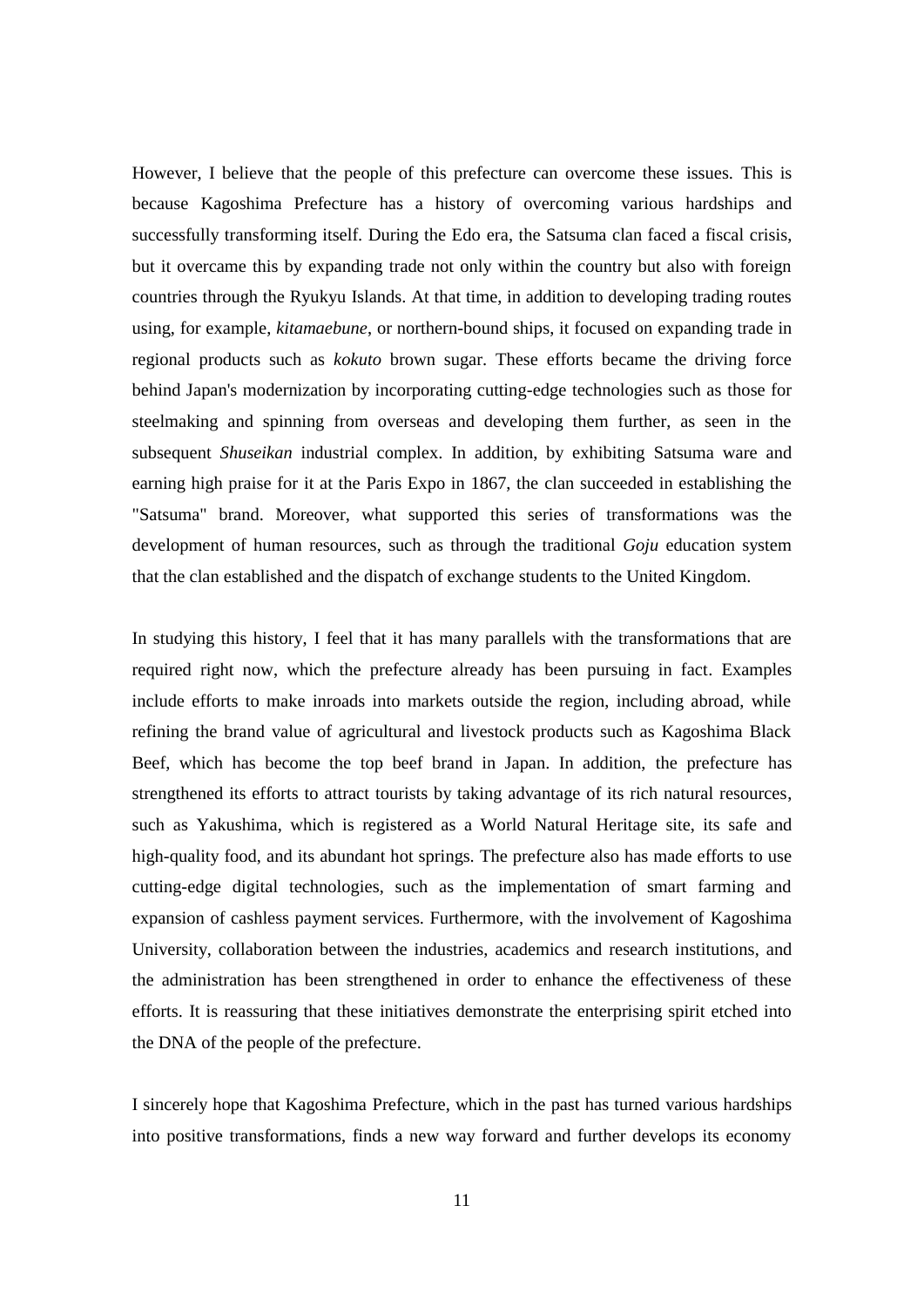based on the initiatives that are currently under way.

Thank you very much for your attention.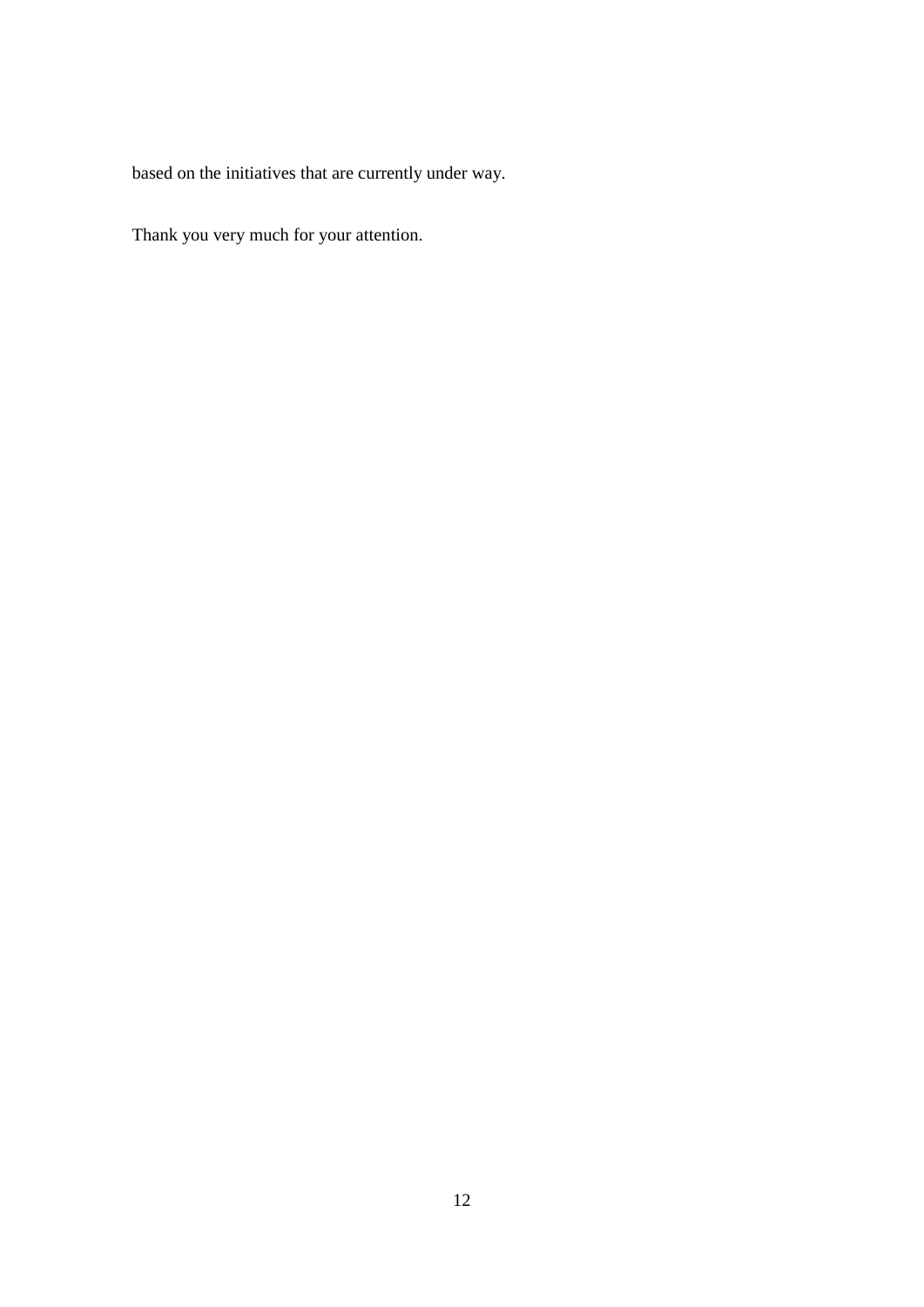# Japan's Economy and Monetary Policy

*Speech at a Meeting with Business Leaders in Kagoshima*

August 1, 2019

Masayoshi Amamiya *Deputy Governor of the Bank of Japan*

Introduction

- I. Financial and Economic Developments
- II. Price Developments
- III. The Bank's Conduct of Monetary Policy

Conclusion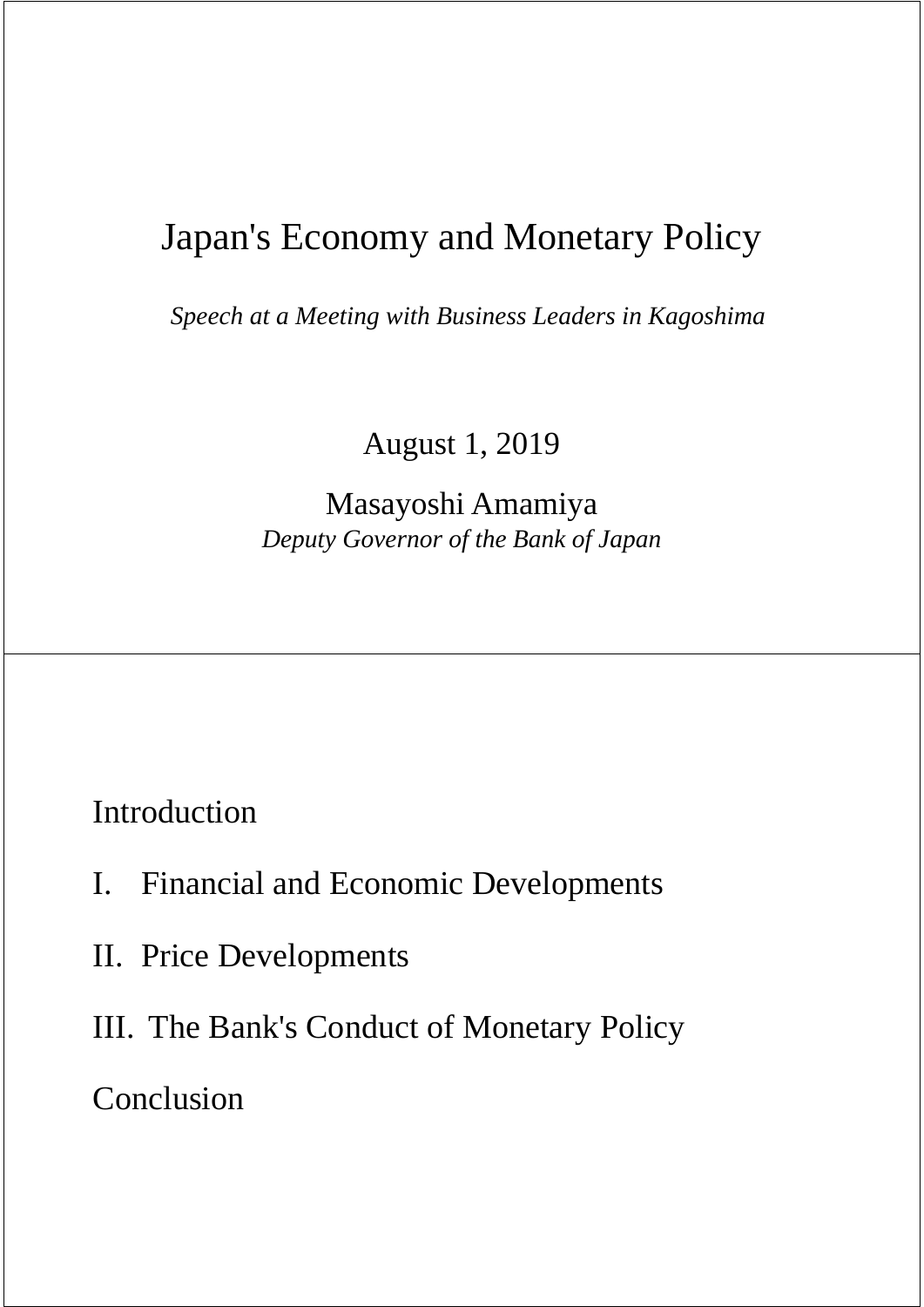# Developments in the Global Economy



Notes: 1. In the left chart, figures for the trade volume are those for real imports.

1 2. In the right chart, figures for the global economy are the "J.P. Morgan Global Manufacturing PMI." Figures for advanced economies as well as emerging and commodity-exporting economies are calculated as the weighted averages of the Manufacturing PMI using GDP shares of world total GDP from the IMF as weights. Advanced economies consist of the United States, the euro area, the United Kingdom, and Japan. Emerging and commodity-exporting economies consist of 17 countries and regions, such as China, South Korea, Taiwan, Russia, and Brazil.

Sources: CPB Netherlands Bureau for Economic Policy Analysis; IHS Markit (© and database right IHS Markit Ltd 2019. All rights reserved.), etc.



### Output Gap

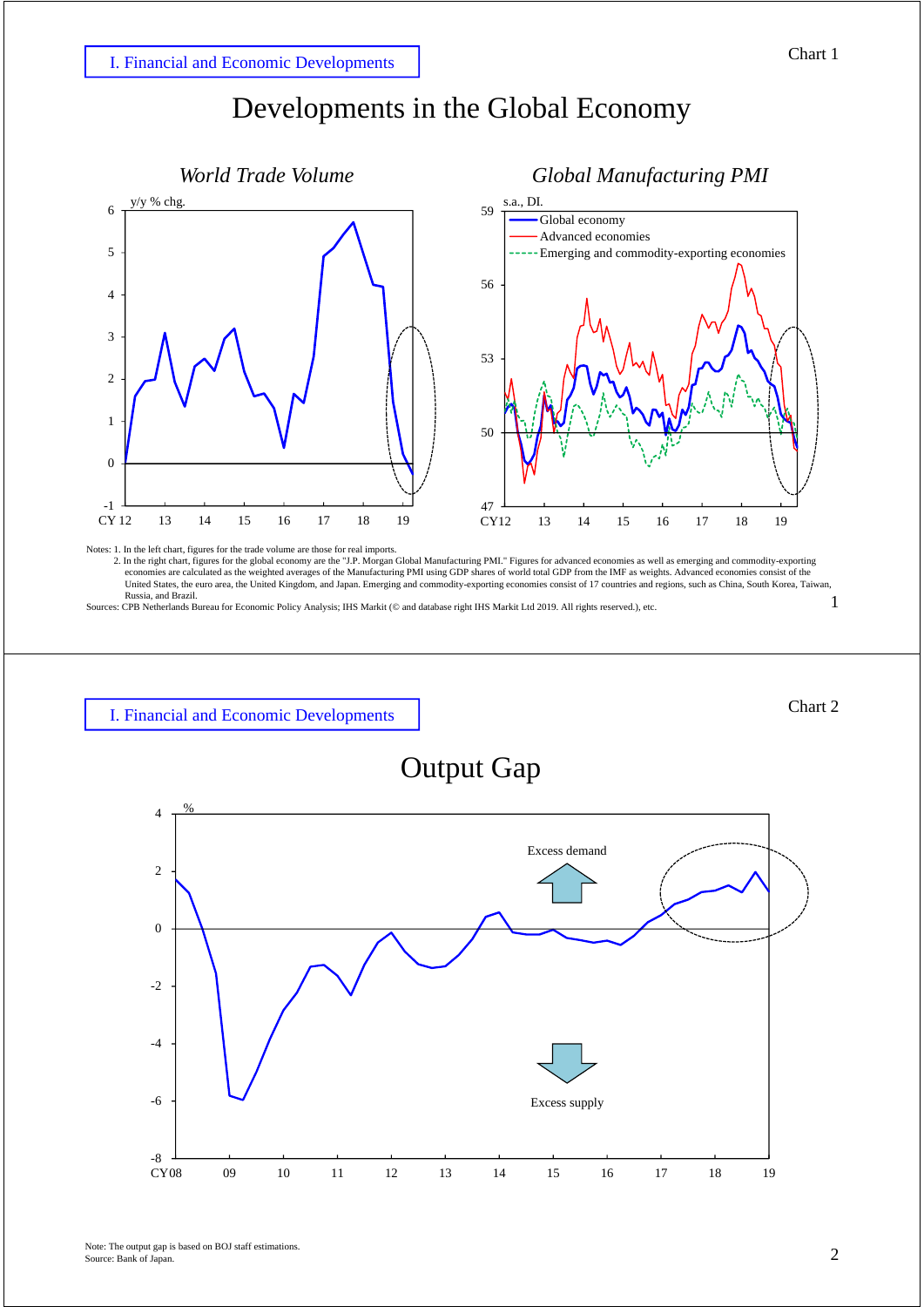



```
Sources: Bank of Japan; Ministry of Finance. 3
```


# Business Fixed Investment Plans (Tankan)



Note: Figures are all industries including financial institutions. Including software and R&D investment and excluding land purchasing expenses (R&D investment is not included until the December 2016 survey). Source: Bank of Japan.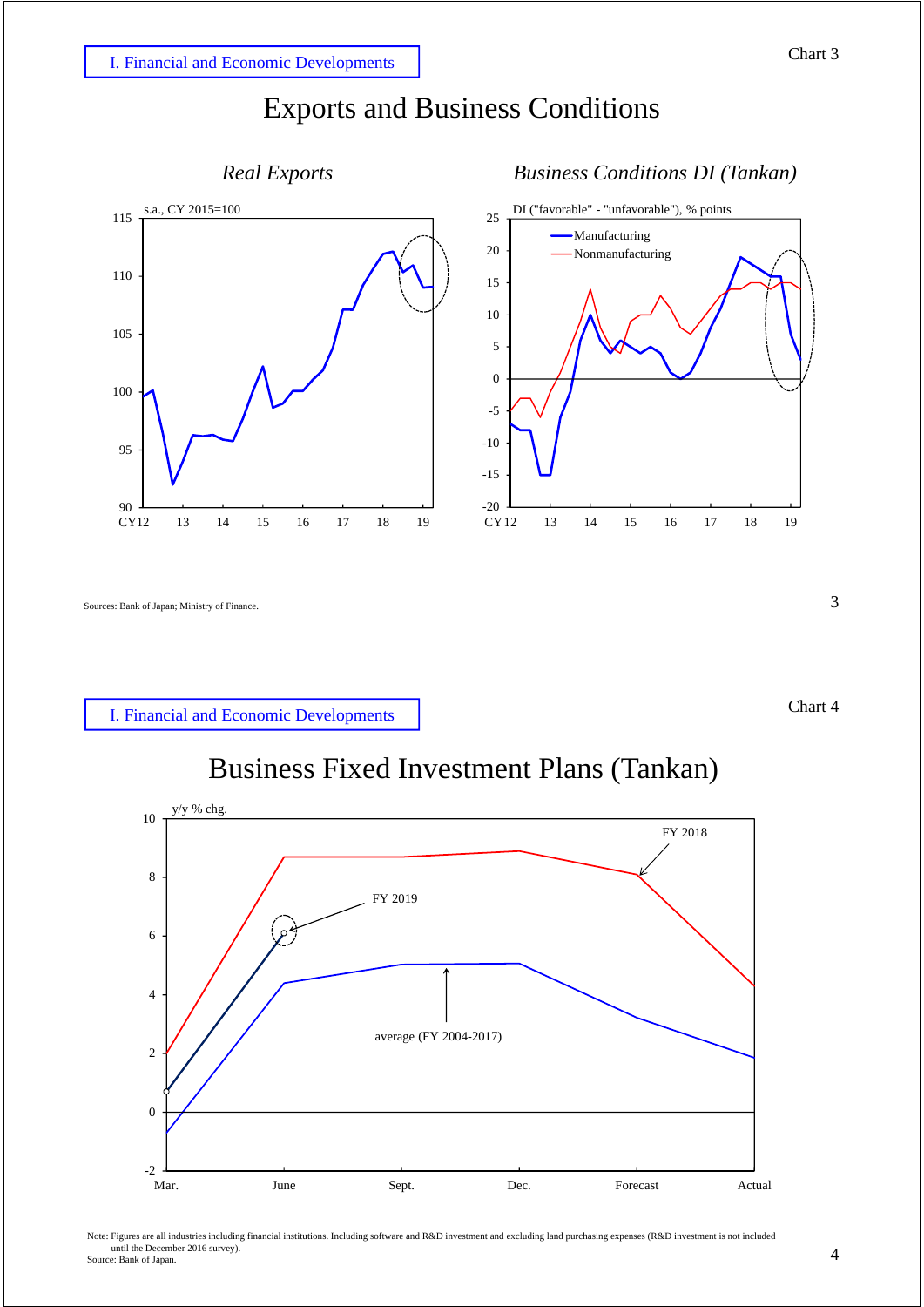# Outlook for Economic Activity and Prices (July 2019 Outlook Report)

|             |                                 | Real GDP | CPI (all items less<br>fresh food) | (Reference)<br>Excluding the effects of the<br>consumption tax hike and<br>policies concerning the<br>provision of free education |  |  |  |  |
|-------------|---------------------------------|----------|------------------------------------|-----------------------------------------------------------------------------------------------------------------------------------|--|--|--|--|
|             | Fiscal 2019                     | $+0.7$   | $+1.0$                             | $+0.8$                                                                                                                            |  |  |  |  |
|             | Forecasts made in<br>April 2019 | $+0.8$   | $+1.1$                             | $+0.9$                                                                                                                            |  |  |  |  |
|             | Fiscal 2020                     | $+0.9$   | $+1.3$                             | $+1.2$                                                                                                                            |  |  |  |  |
|             | Forecasts made in<br>April 2019 | $+0.9$   | $+1.4$                             | $+1.3$                                                                                                                            |  |  |  |  |
| Fiscal 2021 |                                 | $+1.1$   | $+1.6$                             |                                                                                                                                   |  |  |  |  |
|             | Forecasts made in<br>April 2019 | $+1.2$   | $+1.6$                             |                                                                                                                                   |  |  |  |  |

Note: The direct effects of the consumption tax hike on the CPI for fiscal 2019 and fiscal 2020 are estimated to be 0.5 percentage point for each fiscal year. Those of policies concerning<br>the provision of free education on Source: Bank of Japan.

I. Financial and Economic Developments

# Overseas Economies

### *IMF Projections for Major Economies (as of July 2019)*

|       |  |                                             |      |      |                    | $y/y$ % chg.       |
|-------|--|---------------------------------------------|------|------|--------------------|--------------------|
|       |  |                                             | 2017 | 2018 | 2019<br>Projection | 2020<br>Projection |
| World |  |                                             | 3.8  | 3.6  | 3.2                | 3.5                |
|       |  | Advanced economies                          | 2.4  | 2.2  | 1.9                | 1.7                |
|       |  | <b>United States</b>                        | 2.2  | 2.9  | 2.6                | 1.9                |
|       |  | Euro area                                   | 2.4  | 1.9  | 1.3                | 1.6                |
|       |  | Japan                                       | 1.9  | 0.8  | 0.9                | 0.4                |
|       |  | Emerging market and<br>developing economies | 4.8  | 4.5  | 4.1                | 4.7                |
|       |  | China                                       | 6.8  | 6.6  | 6.2                | 6.0                |
|       |  | ASEAN-5                                     | 5.3  | 5.2  | 5.0                | 5.1                |
|       |  | Latin America and<br>the Caribbean          | 1.2  | 1.0  | 0.6                | 2.3                |

### the medians of the Policy Board members' forecasts, y/y % chg.

Chart 6

5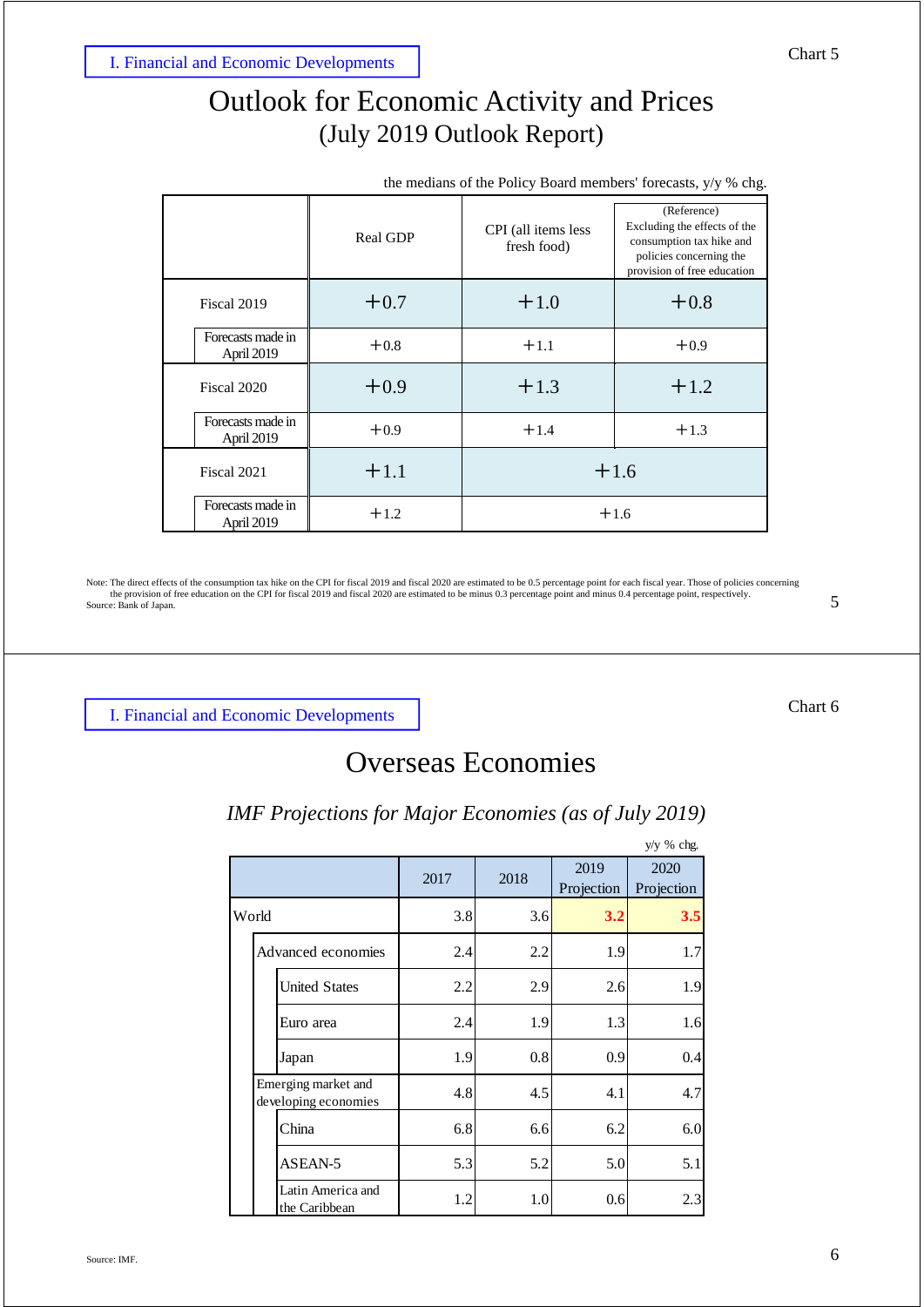### Consumer Prices



Note: Figures are adjusted for changes in the consumption tax rate. Source: Ministry of Internal Affairs and Communications.

II. Price Developments

# Price Situation







2. In the right chart, figures are the weighted averages of the output prices DI of "retailing," "services for individuals," and "accommodations, eating and drinking services," using the number of enterprises that responded to the question as weights. Sources: NOWCAST, Inc.; Ministry of Internal Affairs and Communications; Bank of Japan.

7

Chart 8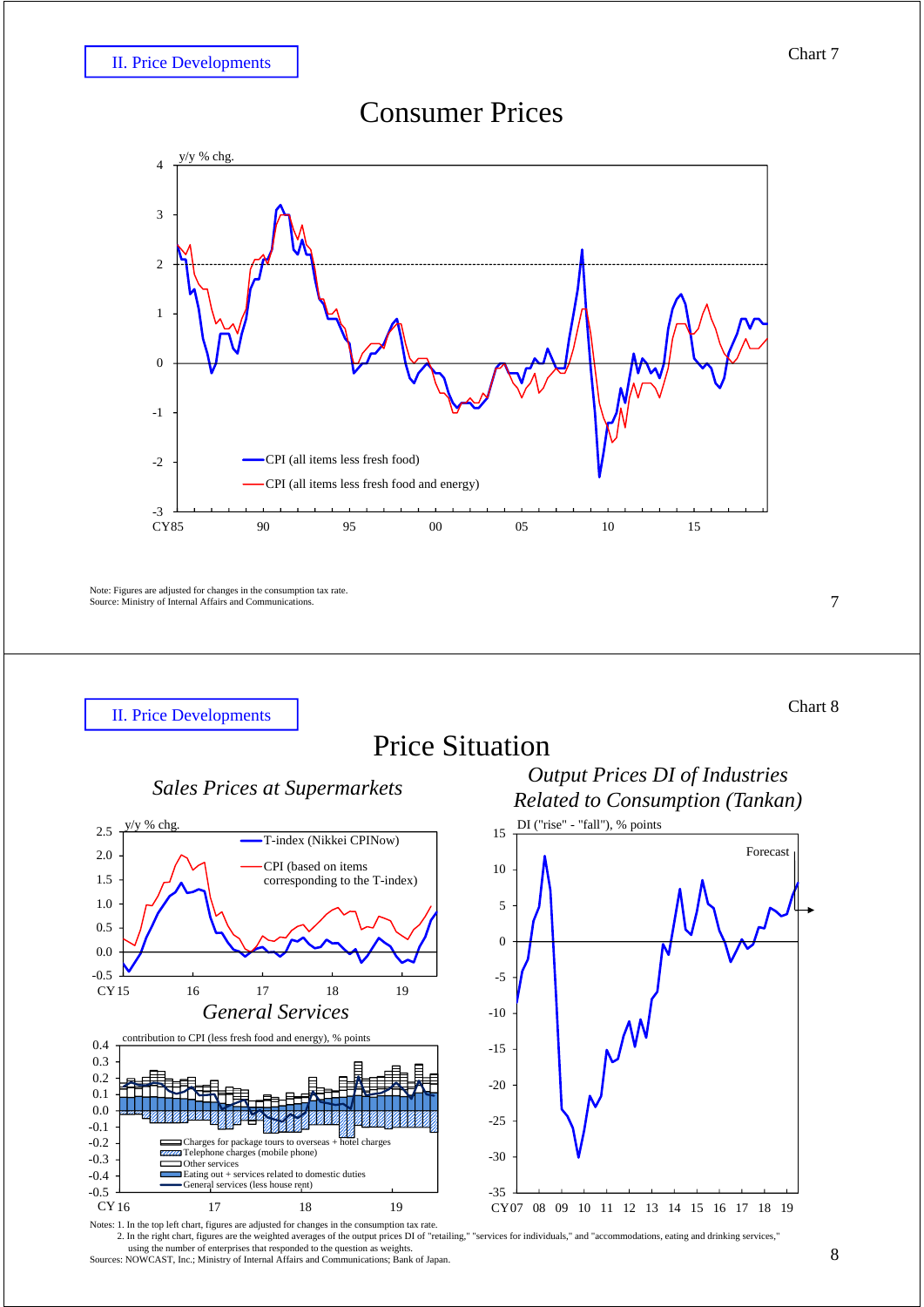### Employee Income



Notes: 1. Q1 = March-May, Q2 = June-August, Q3 = September-November, Q4 = December-February.<br>
2. Employee income = total cash earnings ("Monthly Labour Survey") × number of employees ("Labour Force Survey")<br>
3. Figures of

III. The Bank's Conduct of Monetary Policy

### Chart 10

9

### Yield Curve Control